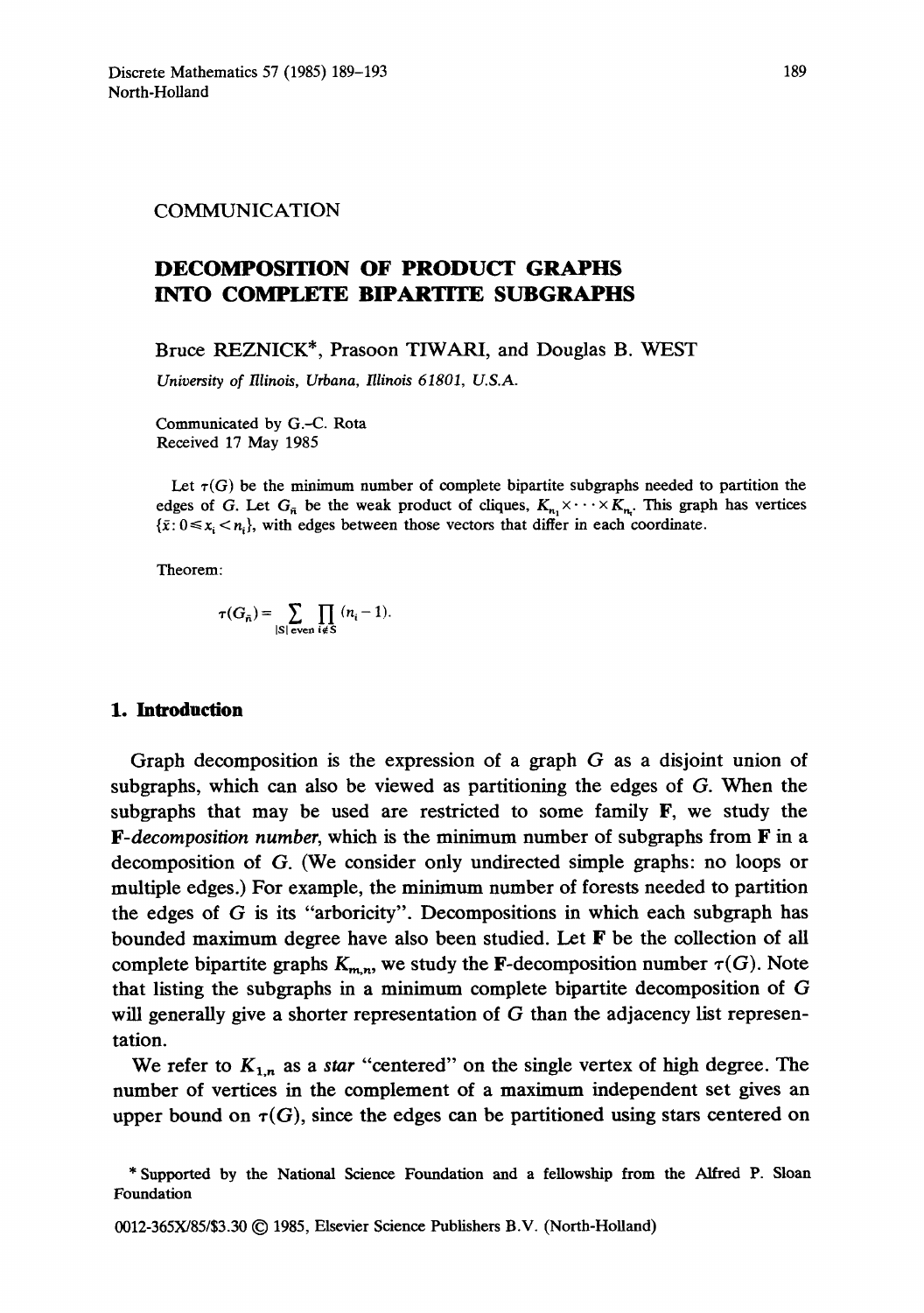those vertices. Erdös conjectured that this gives the best result for almost all graphs. We consider a highly structured class of graphs in which the optimum decomposition is considerably better.

Graham and Pollak [1] proved algebraically that for  $K_n$  the optimum decomposition is that mentioned above, using  $n-1$  stars. Tverberg [5] gave a shorter proof using a system of homogeneous linear equations, also found independently by Lovász [3]. G.W. Peck [4] recently obtained a similar short proof using rank of matrices; no purely combinatorial short proof is known. We determine  $\tau$  for more general graphs  $G_{\bar{n}}$  determined as follows by an integer vector  $\bar{n} = n_1, \ldots, n_t$ . Provide a vertex in  $G_{\bar{n}}$  for each integer vector  $\bar{x}$  with  $0 \le x_i \le n_i$ , and place edges between vertices whose vectors differ in every coordinate. (We refer to the vertices and the corresponding vectors interchangeably.)

We follow the algebraic argument of Graham and Pollak to obtain the correct lower bound; the more difficult part is constructing the decomposition that achieves this. Letting S denote arbitrary subsets of the indices, we obtain  $\tau(G_{\bar{n}})$  =  $\sum_{|\mathcal{S}| \text{ even}} \prod_{i \notin \mathcal{S}} (n_i-1)$ . The initial term,  $\prod_{i=1}^n (n_i-1)$ , corresponds in the construction to stars centered at each vertex that is nonzero in every component; the edges between vertices that have zeros can be partitioned more efficiently than by using stars.

Write  $\sim$  to denote adjacency of vertices. In general, the *weak product*  $G \times H$  of G and H has vertices  $\{(x, y)\}$ , with  $(x, y) \sim (x', y')$  if  $x \sim x'$  in G and  $y \sim y'$  in H. Note that  $G_{\bar{n}} = K_{n_1} \times \cdots \times K_{n_r}$ .

# **2. The lower bound**

For any graph  $G$ , let  $A(G)$  be its symmetric  $0, 1$  adjacency matrix, and let p and q be the number of positive and negative eigenvalues of A, respectively (counted with multiplicity). As proved by Graham and Pollak [1], we claim  $\tau(G) \ge \max\{p, q\}$ ; we follow their proof.

The approach is algebraic; note that the quadratic form associated with  $A(G)$ can be written in terms of products of variables associated with adjacent vertices:  $Q_G(z_1,..., z_n) = z^T A z = 2 \sum_{i \sim i} z_i z_i$ . If G is bipartite, with partite sets X and Y, then  $Q_G = 2 \sum_{i \in X} z_i \sum_{j \in Y} z_j$ . Thus, for an arbitrary G,  $\tau(G)$  is the minimum m for which we can write  $Q_G(\bar{z}) = 2 \sum_{k=1}^m \sum_{i \in X_k} z_i \sum_{j \in Y_k} z_j$ .

Consider an arbitrary matrix  $M$  with  $p$  positive and  $q$  negative eigenvalues, and let Q be its associated quadratic form. Suppose Q is written as a linear combination of purely squared variables, i.e.  $Q(\bar{z}) = \sum \lambda_i w_i^2$ , where  $w_i = \sum_{i=1}^n d_{ij}z_i$ . If r of  $\{\lambda_i\}$  are positive and s of  $\{\lambda_i\}$  are negative, then Sylvester's Law of Inertia (see [2], for example) states that  $r \geq p$  and  $s \geq q$ . In particular, suppose  $\{X_k, Y_k\}$ are  $\tau(G)$  complete bipartite subgraphs partitioning G. Then  $Q_G(\bar{z})=$  $2 \sum_{k=1}^{\tau(G)} \bar{u}_k \bar{v}_k = \sum_{k=1}^{\tau(G)} \frac{1}{2} (\bar{u}_k + \bar{v}_k)^2 - \frac{1}{2} (\bar{u}_k - \bar{v}_k)^2$ , where  $\bar{u}_k = \sum_{i \in X_k} z_i$  and  $\bar{v}_k = \sum_{j \in Y_k} z_j$ . Hence  $\tau(G) \ge \max\{p, q\}.$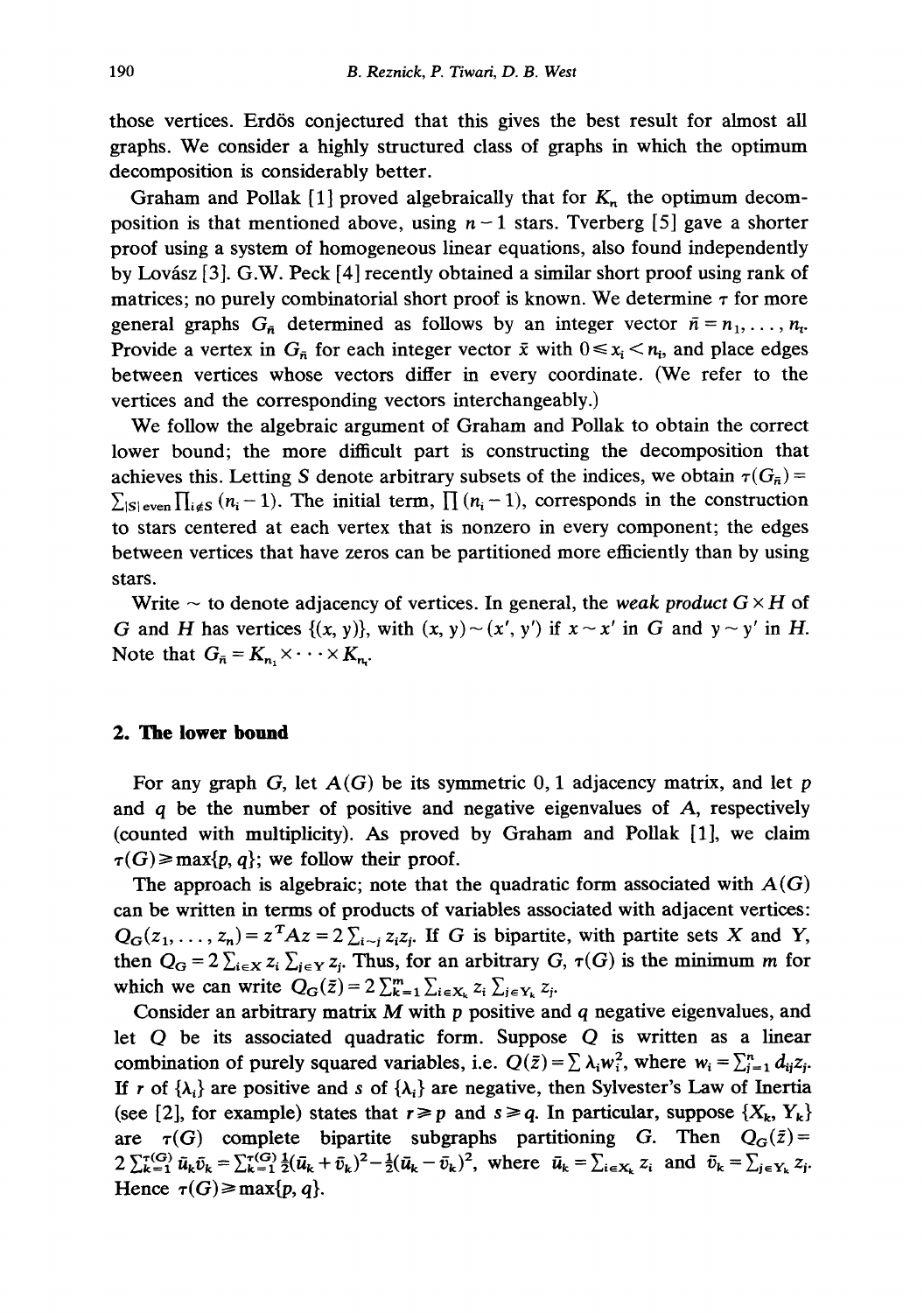For weak products of graphs, the eigenvectors can be obtained from the eigenvectors of the factors. For any weak product  $G \times H$ , the adjacency matrix  $A(G \times H)$  can be partitioned into blocks i, j corresponding to vertex pairs  $x_i$ ,  $x_i$  in G such that that i, jth block equals the i, jth entry of  $A(G)$  times the matrix  $A(H)$ . In other words,  $A(G \times H)$  is the *Kronecker product*  $A(G) \otimes A(H)$ . Suppose M, N are matrices with eigenvalues  $\lambda$ ,  $\mu$  corresponding to eigenvectors  $\bar{u}$ ,  $\bar{v}$ , and let  $\bar{w}$  be the vector formed by concatenating  $u_1\bar{v}$ ,  $u_2\bar{v}$ , .... Then  $(M\otimes N)\bar{w} = \lambda \mu \bar{w}$ . If collections of  $\bar{u}$ 's and  $\bar{v}$ 's are independent, then the  $\bar{w}$ 's so formed are also independent. Hence, a full set of eigenvectors for  $M$  and  $N$  yields a full set of eigenvectors for  $M\otimes N$ .

Now consider the graphs  $G_{\bar{n}}$ . We have  $A(G_{\bar{n}})=A(K_{n_1})\otimes \cdots \otimes A(K_{n_r})$ . Since  $A(K_r)$  has eigenvalues  $\{r-1,-1\}$  with multiplicities  $(1, r-1)$ , it follows that to every subset  $S \subseteq \{1,\ldots,t\}$  we may associate the eigenvalue  $(-1)^{|S|}\prod_{i \notin S} (n_i-1)$ with multiplicity  $\prod_{i \in S} (n_i - 1)$ . Therefore, the multiplicity of positive and negative eigenvalues are  $p=\sum_{|S|\text{ even}}\prod_{i\in S}(n_i-1)$  and  $q=\sum_{|S|\text{ odd}}\prod_{i\in S}(n_i-1)$  Note that  $p + q = \prod_{i} n_i$  and  $p - q = \sum_{i} (-1)^{|\mathcal{S}|} \prod_{i \in S} (n_i - 1) = (-1)^{i} \prod_{i} (n_i - 2)$ . Hence the maximum of p and q is obtained by summing over products *leaving out* an even number of coordinates, or in other words  $\tau(G_{\bar{n}}) \geq \sum_{|S| \text{ even}} \prod_{i \notin S} (n_i - 1).$ 

#### **3. The construction**

**Theorem.**  $\tau(G_{\bar{n}}) = \sum_{|S| \text{ even}} \prod_{i \notin S} (n_i - 1).$ 

**Proof.** It remains only to provide a construction for the upper bound. As mentioned in the introduction, use  $\prod_{i=1}^{n} (n_i - 1)$  stars to partition the edges incident to vertices with no zero coordinate. For the remaining edges, we define  $\prod_{i \notin S} (n_i - 1)$ bipartite subgraphs for each set of coordinates S of even size.

Each of these bipartite subgraphs can be described as follows. In each coordinate, the vertices in one part have a fixed value, and the vertices in the other part take on any value other than that. Thus each has  $\prod (n_i - 1)$  edges. It remains to specify the fixed value and which part has it, for each coordinate.

We encode the subgraphs with a symbol for each coordinate in each part, making a distinction between when the fixed value is 0 or some other value. This leads to four symbols:

O- Every vertex in this part has this coordinate 0.

X- Every vertex in this part has this coordinate any nonzero value.

C- Every vertex in this part has this coordinate some nonzero constant.

 $\Theta$  – Every vertex in this part has this coordinate any value differing from the corresponding nonzero C (in particular, allowing 0).

Thus, the two parts of a subgraph can be described by strings with a symbol for each coordinate; an example with  $t = 11$  appears below. Note that O and X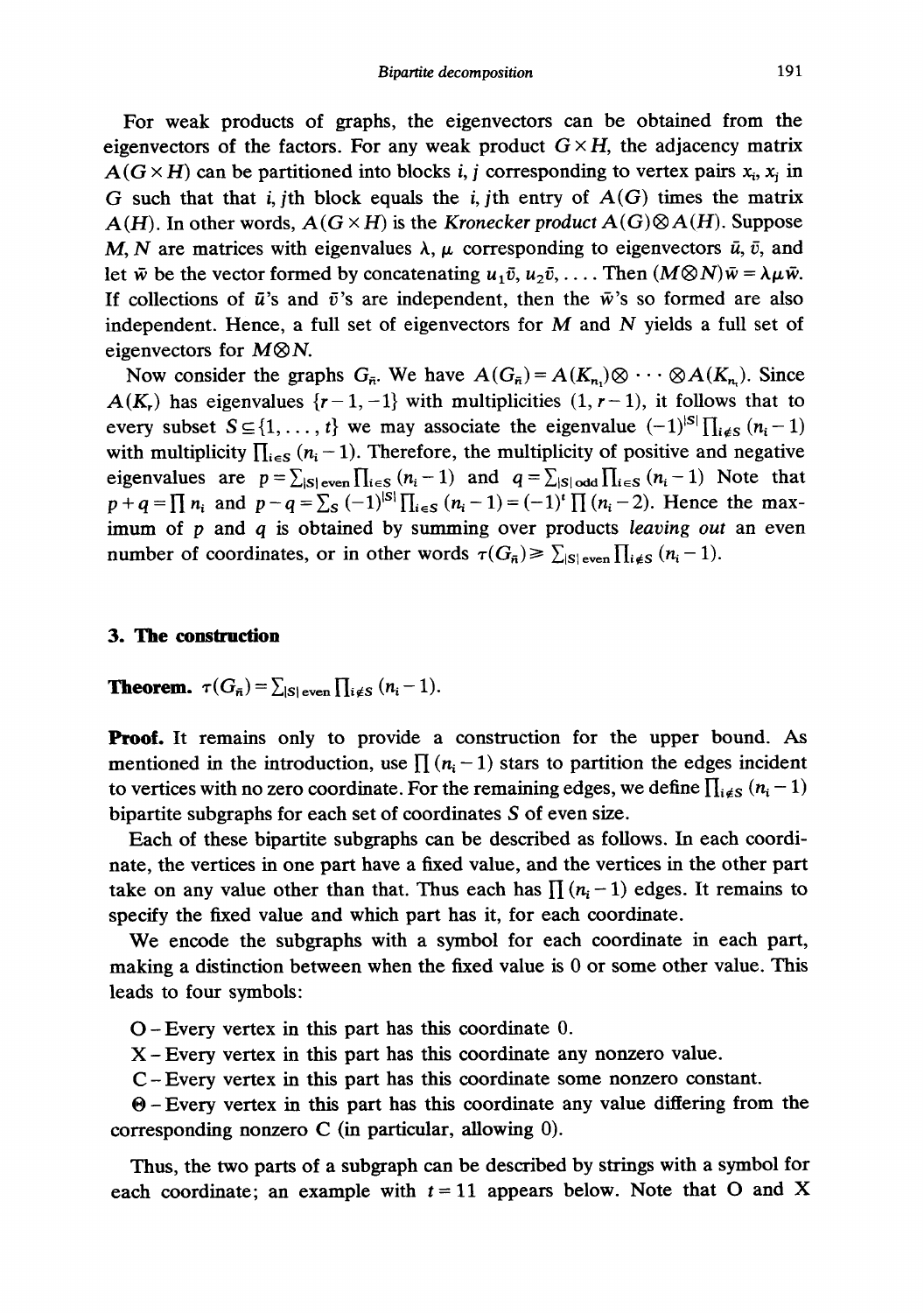always appear opposite each other in a given coordinate, and  $\Theta$  and C always appear opposite each other. The nonzero constant that  $\Theta$  must avoid is of course the nonzero constant occurring as the corresponding C. Subscripts are placed on the C's and  $\Theta$ 's to emphasize that the value of the special constant may differ from coordinate to coordinate.

$$
\Theta_1 \Theta_2 X C_4 O \Theta_6 X O X C_{10} O
$$
  

$$
C_1 C_2 O \Theta_4 X C_6 O X O \Theta_{10} X
$$

Now fix a set of coordinates S having even size. The subgraphs corresponding to S all have X's and O's in the positions belonging to S for the encoding of each part. Viewing the coordinates cyclically (i.e., modulo t), these alternate between XO and OX. To encode the remaining coordinates, use  $\Theta$  if the cyclically preceding member of S in this part received O and the subsequent member received X. Use C if the cyclically preceding member of S received X. This rule was used in the example above. The alternation of X and O guarantees that the same graph results regardless of which part is considered.

Note that a C appears in one part or the other for each  $i \notin S$ . Since a different subgraph arises for each nonzero choice of  $\{C_i\}$ , this encoding yields  $\prod_{i \neq S} (n_i - 1)$ bipartite subgraphs corresponding to S.

To verify that this is a decomposition, it suffices to show that each edge of  $G_{\overline{n}}$ appears in exactly one of the subgraphs. We need only consider edges with at least one zero on each endpoint, since the others are supplied by the stars. The following algorithm retrieves the encoding for the subgraph containing  $\bar{x}\bar{y}$ ; applying it to the edge between  $\bar{x} = 0.3210010210$  and  $\bar{y} = 14021302001$  yields the encoding illustrated above, with  $C_i = 1, 4, 1, 3, 1$  for  $i = 1, 2, 4, 6, 10$ .

It suffices to determine the location of the O's; the X's appear opposite them, and the  $\Theta$ 's and C's are distributed by the cyclic rule above. View the coordinates cyclically. If  $x_i = 0$ , then coordinate i receives O in the encoding of part X if and only if the next 0 that appears cyclically belongs to  $\bar{y}$ . Note that all the positions with 0's in  $\bar{x}$  or  $\bar{y}$  that do not receive O's by this rule receive  $\Theta$ 's. Similarly, the coordinates encoded as C correspond to nonzero values. Thus the edge  $\bar{x}\bar{y}$  does belong to the subgraph described. Furthermore, of the subgraphs defined above, this is the only one containing this edge, because placing the O's and X's in any other positions or any other amounts would place an O in a position where the vertex is nonzero or a C in a position where the vertex is zero.  $\Box$ 

We should note that it does not always hold that  $\tau(G \times H)$  is the minimum of its number of positive and negative eigenvalues, even when this does hold for G and H. A small example where it fails is the product of two 5-cycles.

### **References**

[1] R.L. Graham and H.O. Pollak, On embedding graphs in squashed cubes, Springer Lect. Notes in Math. 303 (1973) 99-110.